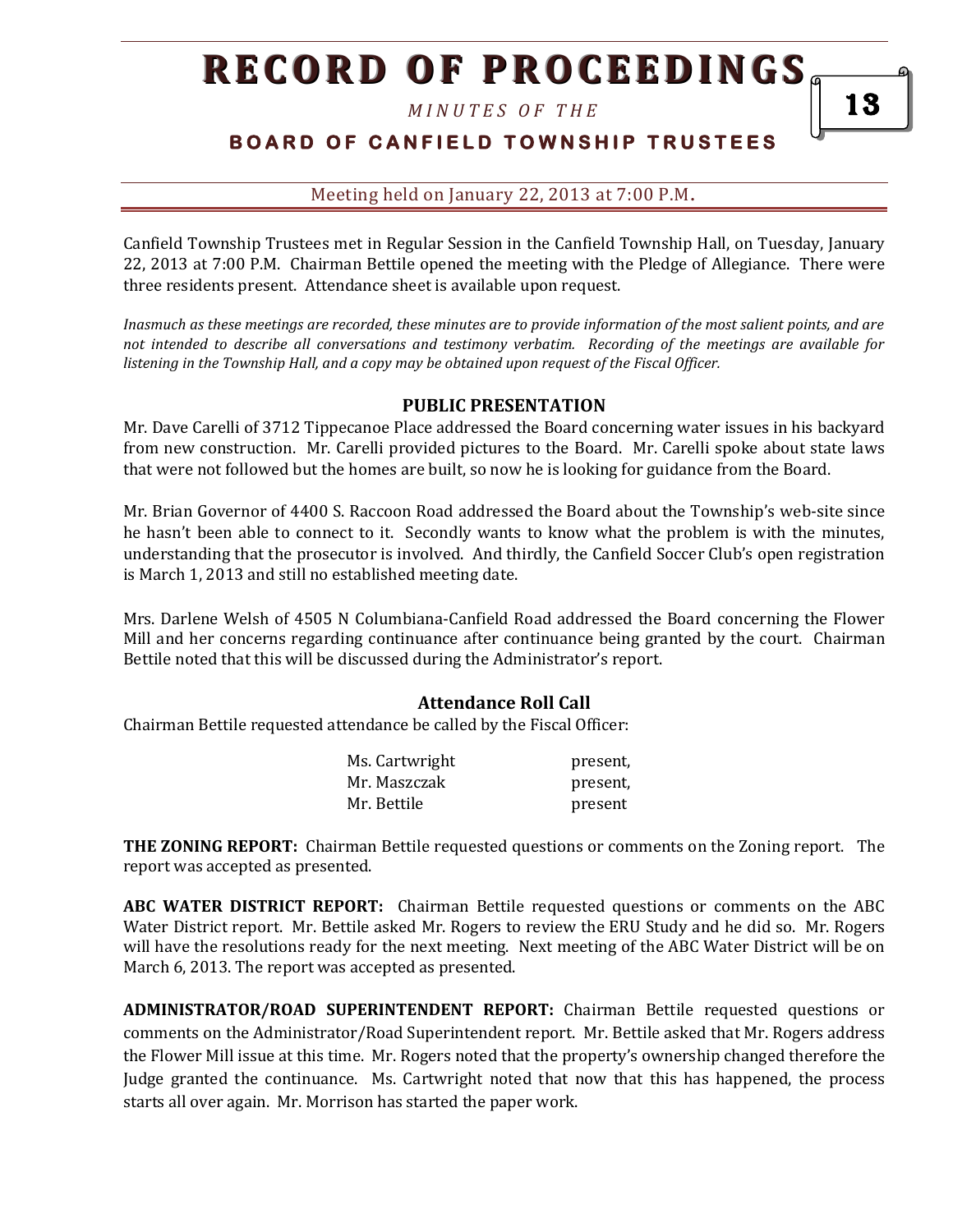*M I N U T E S O F T H E* 

### **B O A R D O F C A N F I E L D T O W N S H I P T R U S T E E S**

### Meeting held on January 22, 2013 at 7:00 P.M**.**

Mr. Maszczak addressed Mr. Governor's concerns regarding the Soccer Club, stating that he has been trying to coordinate schedules for a meeting. Mr. Maszczak noted that the prosecutor would like to meet with the Board prior to the meeting with the Soccer Club. He will have Mr. Rogers coordinate with the parties.

Ms. Cartwright advised that the prosecutors have ruled regarding the minutes. The Fiscal Officer will be providing the minutes and hopefully they will be ready by the next meeting. Ms. Cartwright addressed the web-site question noting that we are working on it and are about two-thirds of the way through.

Ms. Cartwright asked Mr. Rogers if he has setup time to get trained on the snowplow. Mr. Rogers noted that he prefers to wait until the two new plow drivers are trained and then he will start his training. Ms. Cartwright wants him trained sooner than later, since he is the standby if part-time employees are unable to come out.

Mr. Bettile asked about the paving program and if the Board was in agreement to cancel the contract with the City of Canfield. The Board agreed.

Ms. Cartwright noted in regards to the sanitary at the park, we need further discussion and may need to revise the contract if the Cardinal Joint Fire District Board makes the determination to use that site. Mr. Rogers stated that the design has also been designed for the larger system.

Mr. Bettile noted that he has been doing lighting for a long time and believes that the flag should also have light from the street side. Mr. Rogers expressed concern with how we would get electrical lines to the street side and will contact the electrician tomorrow. The report was accepted as presented.

**FISCAL OFFICERS REPORT:** Chairman Bettile called on the Fiscal Officer, Carmen I. Heasley, to present the financials. Ms. Heasley explained computer problems with the UAN System since before the last meeting. Ms. Heasley explained that she has been a traveling Fiscal Officer for the State for many years and programs are downloaded into the UAN System that involves that part of the job. One of the programs interfered with the new 2013 financial program. It took many hours and two UAN technicians to locate the problem. She was only able to enter purchase orders, so warrants and reports will be available later in the week. Ms. Heasley noted that two purchase orders that were approved at the last meeting had to be changed, but since she was unable to pull reports, this will need to be handled at the next meeting of the Board.

#### **NEW BUSINESS RESOLUTION 2013-01-22-26 Warrants**

Ms. Maszczak moved to approve Warrants #12516 thru #12522 in the total amount of \$2,628.36 as general obligations of the Township. The Motion was seconded by Mr. Bettile. Roll call: Ms. Cartwright, yes; Mr. Maszczak, yes; Mr. Bettile, yes. Motion carried 3 to 0.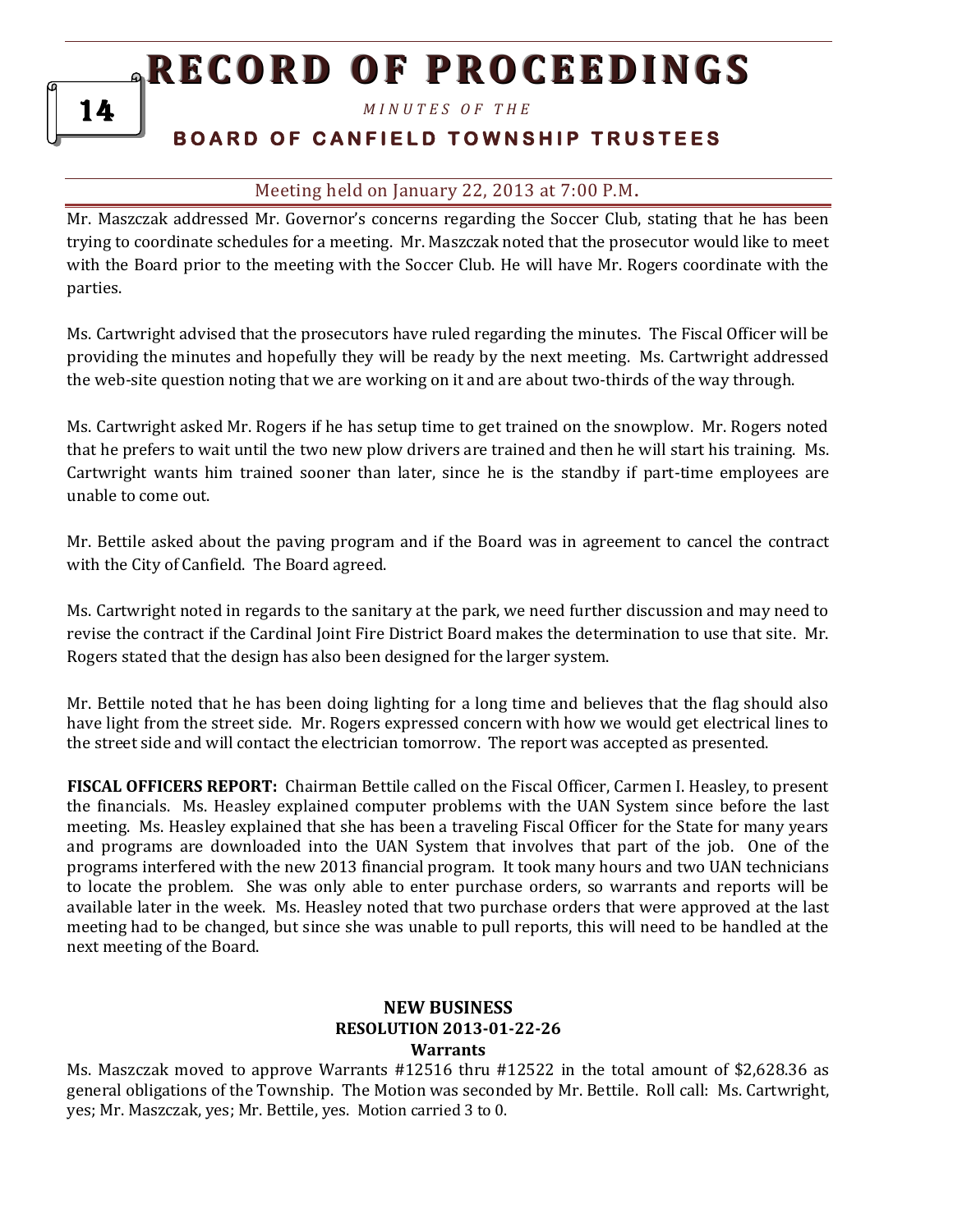*M I N U T E S O F T H E* 

## **BOARD OF CANFIELD TOWNSHIP TRUSTEES**

Meeting held on January 22, 2013 at 7:00 P.M**.**

### **RESOLUTION 2013-01-22-27 Electronic Payments**

Mr. Bettile moved to approve one charge #165-2012 for a total of \$45.00 as general obligations of the township. The Motion was seconded by Ms. Cartwright. Roll call: Ms. Cartwright, yes; Mr. Maszczak, yes; Mr. Bettile, yes. Motion carried 3 to 0.

**Trustees Comments:** Ms. Cartwright suggested everyone mark their calendars for Wednesday, February 13, 2013 at 2:30 pm for the annual Trustees meeting at the Mahoning County Engineers Office.

#### **ADJOURNMENT**

Chairman adjourned the meeting at 7:25 pm. The next regular meeting of the Board shall be held on February 12, 2013 at 7:00 pm.

\_\_\_\_\_\_\_\_\_\_\_\_\_\_\_\_\_\_\_\_\_\_\_\_\_\_\_\_\_\_\_\_\_\_\_\_\_\_\_\_\_\_ \_\_\_\_\_\_\_\_\_\_\_\_\_\_\_\_\_\_\_\_\_\_\_\_\_\_\_\_\_\_\_\_\_\_\_\_\_\_\_\_\_\_\_\_\_

\_\_\_\_\_\_\_\_\_\_\_\_\_\_\_\_\_\_\_\_\_\_\_\_\_\_\_\_\_\_\_\_\_\_\_\_\_\_\_\_\_\_ \_\_\_\_\_\_\_\_\_\_\_\_\_\_\_\_\_\_\_\_\_\_\_\_\_\_\_\_\_\_\_\_\_\_\_\_\_\_\_\_\_\_\_\_\_

Mr. Anthony J. Bettile, Chairman Mr. Stephen M. Maszczak, Vice-Chairman

Ms. Marie Izzo Cartwright, Trustee Mrs. Carmen I. Heasley, Fiscal Officer